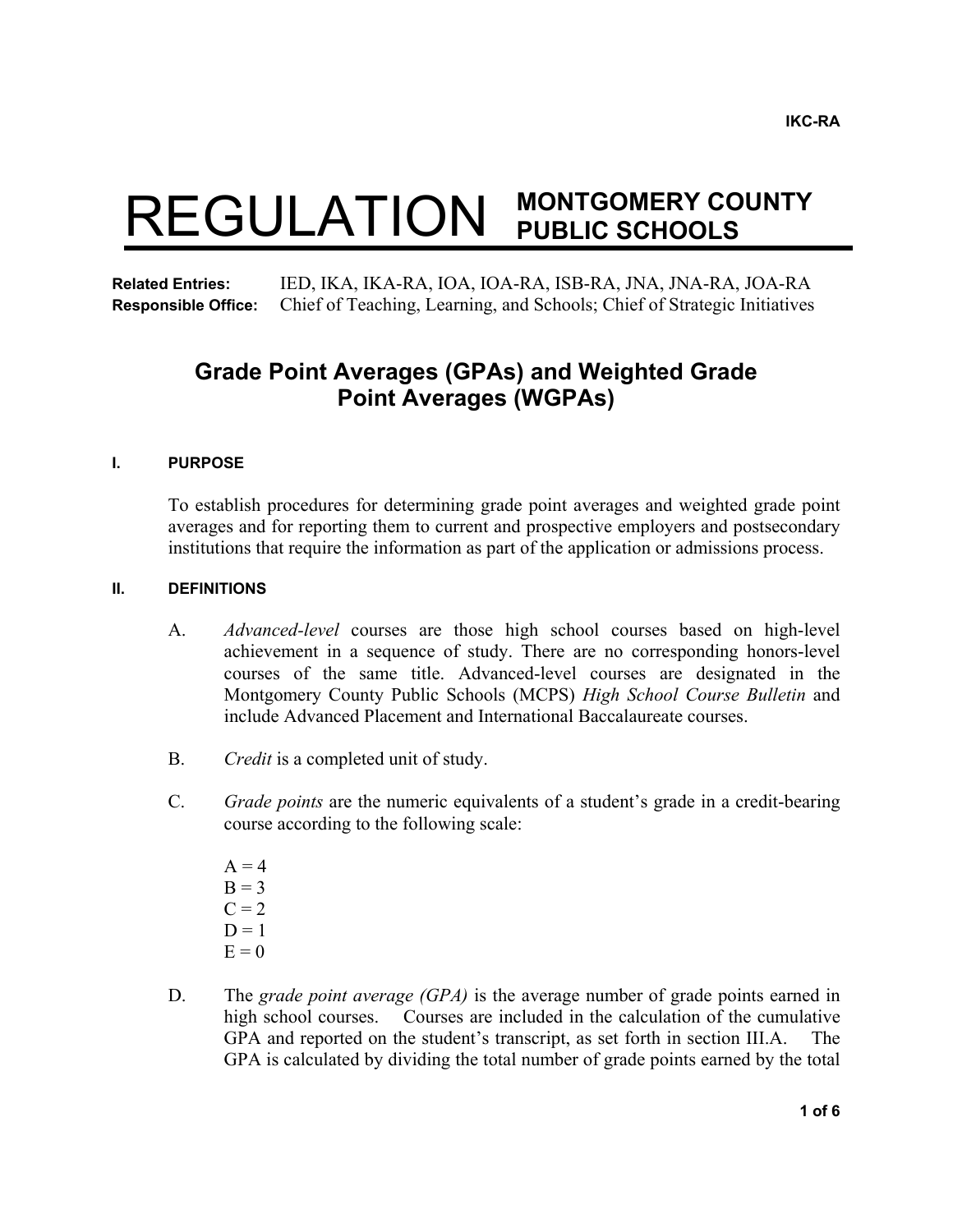number of course credits included in the computation. The GPA should be rounded to two decimal points by rounding the second decimal position upward if the third decimal position is greater than four.

- E. *Honors* courses include the same content as corresponding non-honors high-school-level courses; however, honors courses require greater use of abstract and higher-level thinking skills. They also require research and projects of a more rigorous and challenging nature. Honors courses are designated in the *MCPS High School Course Bulletin*.
- F. A *transcript* is a report of final grades and credits indicated by course.
- G. *Weighted grade points* are similar to grade points, except that weighted grade points differentiate between regular courses and honors courses and all courses designated advanced-level courses. Weighted grade points are the numeric equivalent of a student's grade in a credit-bearing course, according to the following scale:

| <b>Grade Points</b> |                       |
|---------------------|-----------------------|
| Regular             | Honors/Advanced Level |
|                     |                       |
|                     |                       |
|                     |                       |
|                     |                       |
|                     |                       |
|                     |                       |

 H. The *weighted grade point average (WGPA)* is a recalculation of the GPA, substituting weighted grade points for regular grade points earned in courses designated as honors or advanced level. The WGPA is computed by dividing the total number of grade points earned by the total number of course credits included in the computation. The WGPA should be rounded to two decimal points by rounding the second decimal position upward if the third decimal position is greater than four.

### **III. PROCEDURES**

- A. GPA and WGPA Computations
	- 1. In order to receive credit for high school courses completed while in middle school, middle school students must meet the same requirements as high school students and earn a final grade of A, B, C, or D.
		- a) For students who entered Grade 6 prior to the 2016-2017 school year, the final grade and credit earned for high school courses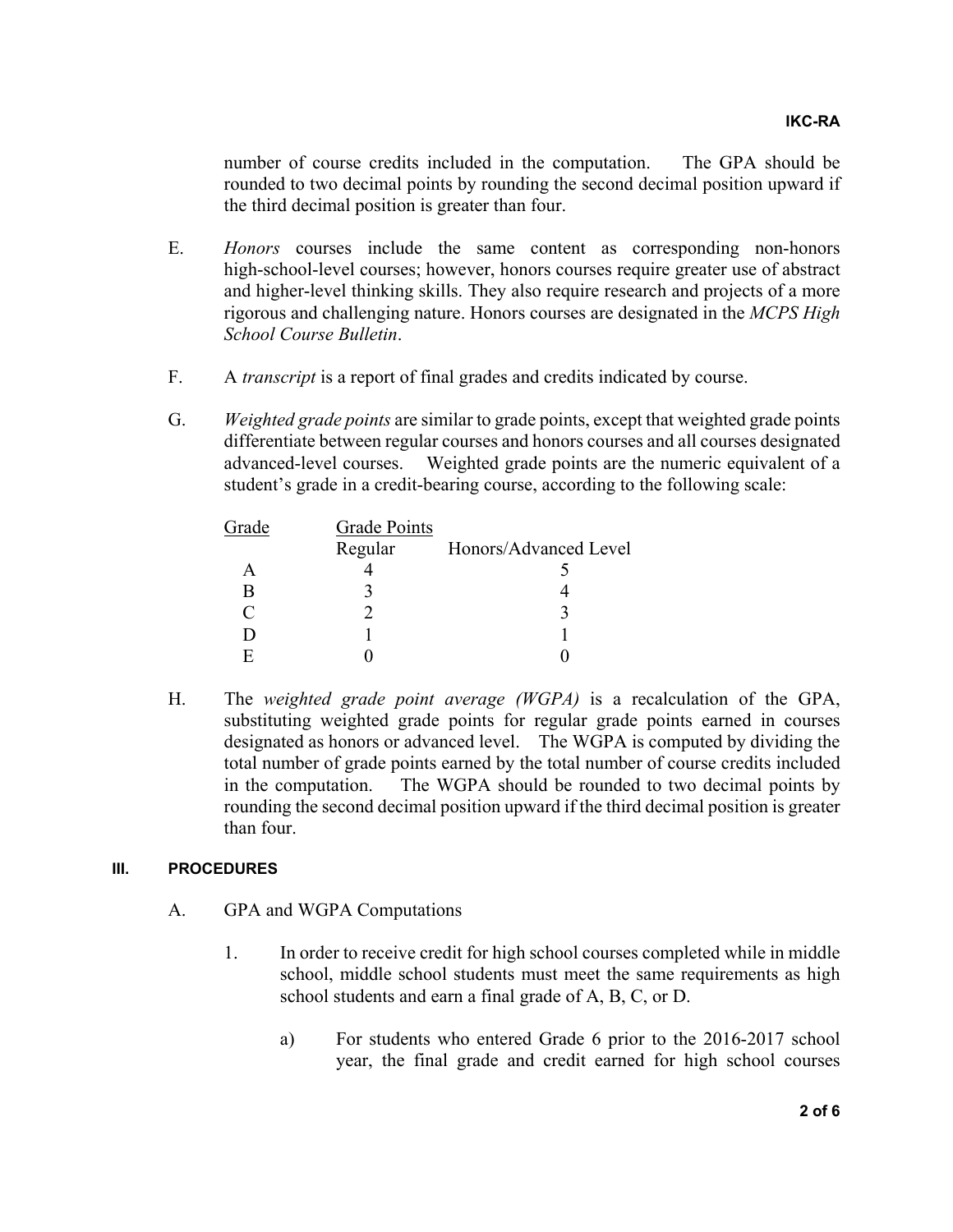successfully completed while in middle school are reported on the high school transcript and included in the calculation of the student's cumulative GPA.

- b) For students who entered Grade 6 during or after the 2016-2017 school year, the final grade and credit earned for high school courses successfully completed while in middle school will be reported on the high school transcript, but will not be calculated into the cumulative GPA, unless the grade earned improves the student's cumulative GPA. If the course grade for a high school course taken in middle school improves the student's cumulative GPA, it will be applied automatically by MCPS. Parents/guardians may opt out of the automatic calculation by contacting the school counselor.
- 2. Courses offered during extended day and extended year programs are included in the computations when they meet other requirements for inclusion.
- 3. Credits granted for approved courses offered by institutions other than MCPS (classroom, correspondence, or online courses); work study; and transfer courses, if used for graduation credit, are included in the GPA/WGPA computations. These courses must be entered separately into the centralized student database. (See MCPS Regulation ISB-RA, *High School Graduation Requirements*.)
- 4. Grades and credits for dropped courses will be treated for computing the GPA and WGPA as follows:
	- a) Courses from which a student withdraws.
		- (1) If a student withdraws from a course on or before the 25th school day of the semester in which the class begins, no notation is made on the student's permanent record, transcript, and report card.
		- (2) If the student withdraws after the 25th school day of the semester in which the class begins, a notation of "W," or "Withdrew," the date of the withdrawal, and the average grade at the time of withdrawal will be entered on the permanent record, transcript, and report card.
	- b) Should the student, with prior approval, transfer from an honors- or advanced-level course to an on-level course in the same subject area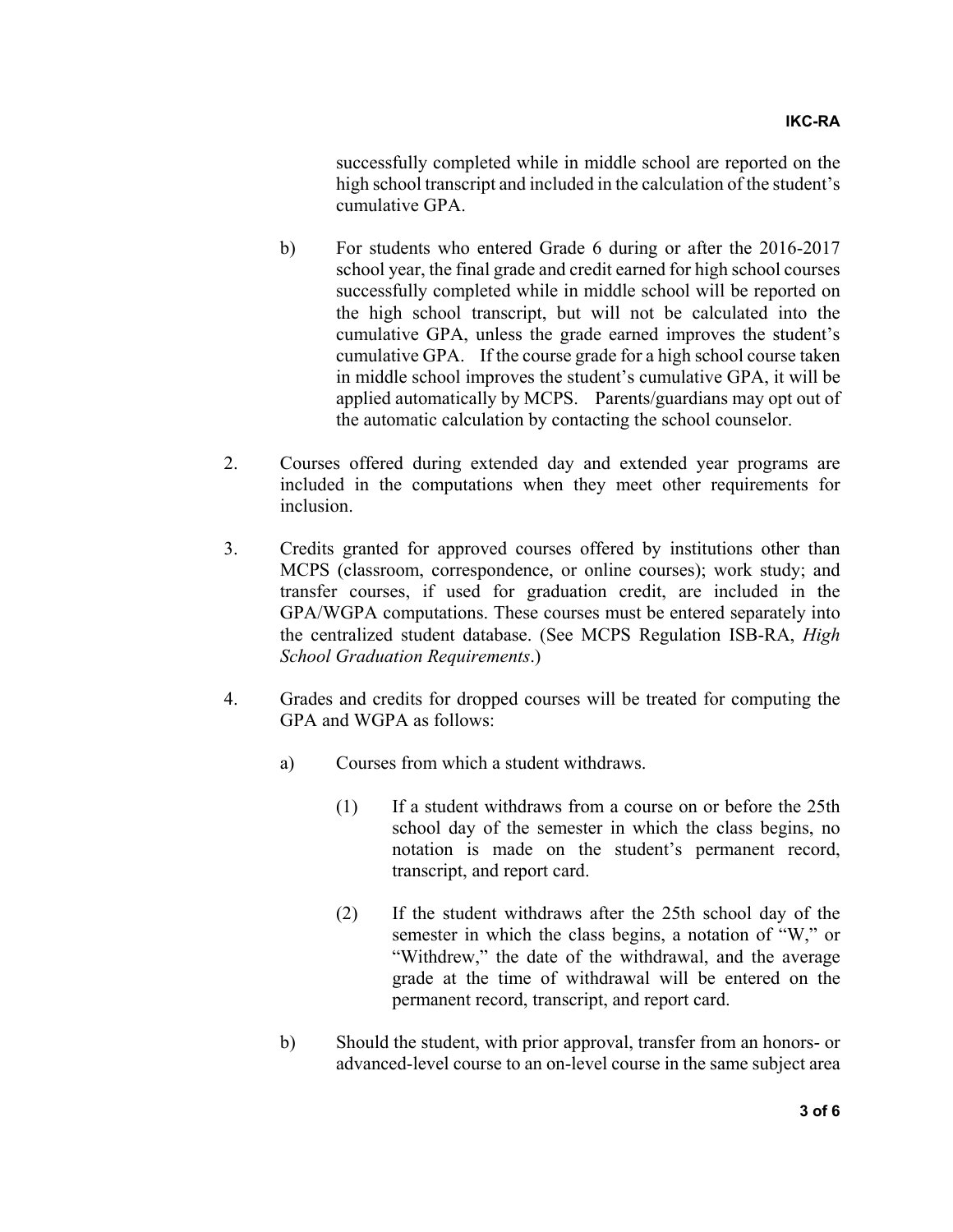(course-level change) after the  $25<sup>th</sup>$  school day of the semester, no notation is made on the student's permanent transcript, and appropriate credit is awarded for those courses completed successfully. The Office of Curriculum and Instructional Programs may designate approved on-level transfers for certain courses, which will be set forth in implementation guidance and available from school counselors.

- 5. Any student who completes a high school course may retake the course for a replacement grade, as set forth in MCPS Regulation IKA-RA, *Grading and Reporting*.
- 6. Transferred credits and grades from other school systems shall be converted by the principal/designee into appropriate MCPS credits and are included in the computations.
	- a) Courses in subject areas not traditionally taught in MCPS, such as religion or driver education, are not included, unless the course objectives meet the objectives of an approved MCPS course.
	- b) Advanced-level courses not taught in MCPS, but in subject areas taught in MCPS, are included.
	- c) For transferred credits (non-MCPS courses) to which marks such as "O" (Outstanding), "S" (Satisfactory), and "U" (Unsatisfactory) or numeric grades or percentages have been assigned, the school must secure or translate such marks to a scale of A, B, C, D, and E. These courses must be entered into the computerized student database separately.
- B. Student Transcripts
	- 1. Transcripts shall include the following:
		- a) Any MCPS course completed or dropped after the end of the 25th instructional day of the semester, showing the date of withdrawal from the course and the grade at the time of the withdrawal.
		- b) Only the highest grade and credit of a course completed and retaken.
		- c) Any course completed during an extended day or extended year session or any completed course offered by an institution other than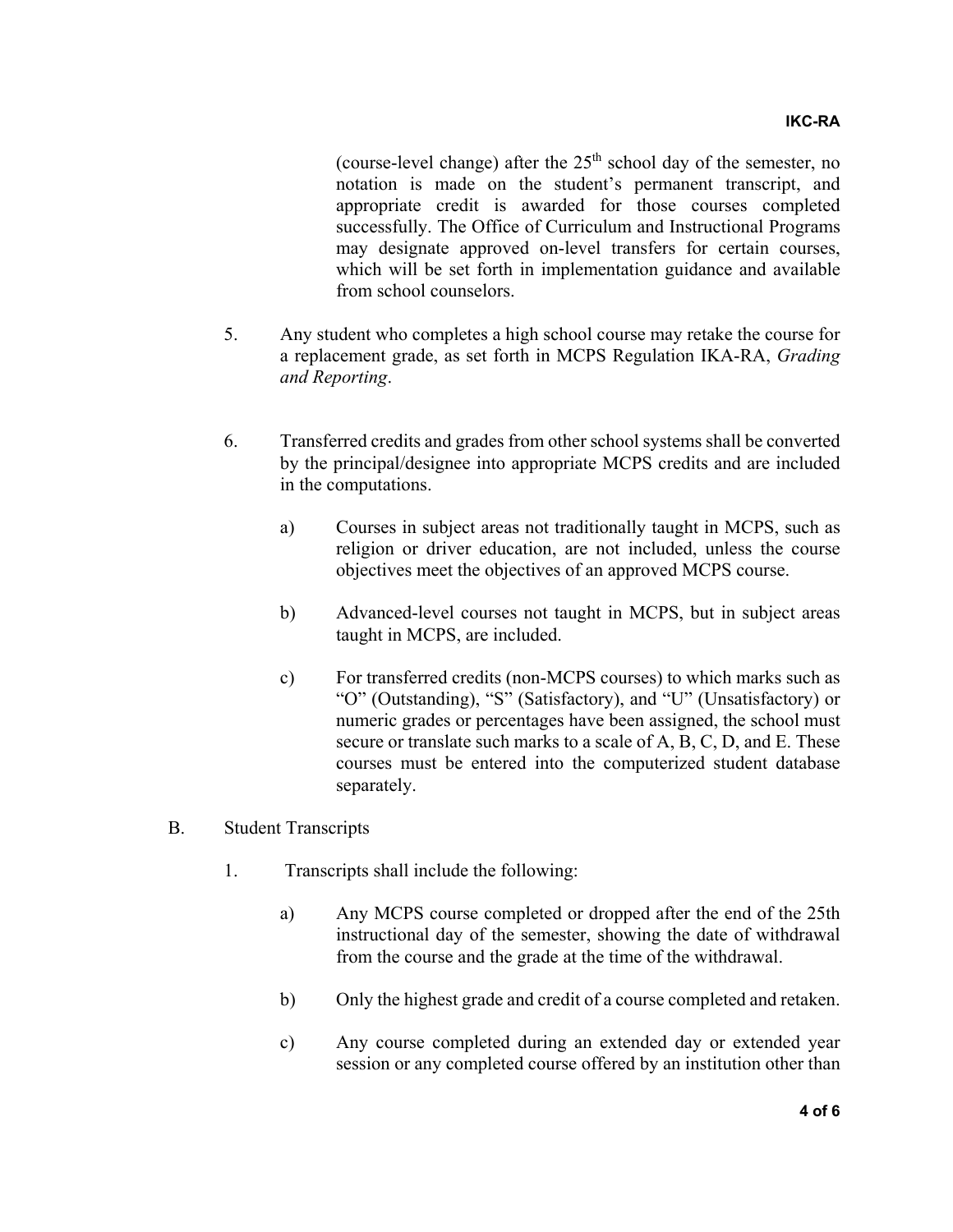MCPS that was preapproved, as defined in MCPS Regulation ISB-RA, *High School Graduation Requirements.* 

- d) Designation of honors, MCPS certificate of merit, and advanced-level courses.
- e) Grades and credits earned for each course.
- f) Cumulative grade point average and the weighted grade point average.
- g) Graduation date.
- 2. The principal/designee is responsible for the following:
	- a) Ensuring that each student's grades have been verified and accurately reflect the record of the student, including courses offered during extended day or extended year sessions, approved courses offered by institutions other than MCPS (classroom, correspondence, or online courses), transfer courses, and high school courses successfully completed in middle school.
	- b) Furnishing transcripts to schools to which the student seeks enrollment, including high schools and postsecondary institutions.
	- c) Furnishing transcripts to scholarship foundations, technical institutions, and current or prospective employers, provided that the release of this information is approved by the student's parents/guardians or by the eligible student.
- 3. The Office of the Chief of Strategic Initiatives is responsible for ensuring that the GPA and WGPA appear on the secondary transcript.
- 4. Access to transcripts and other student record information shall be in accordance with MCPS Regulation JOA-RA, *Student Records.*
- 5. The school system shall provide up to three transcripts for each student without charge, consistent with Board Policy JNA, *Curricular Expenses for Students.*